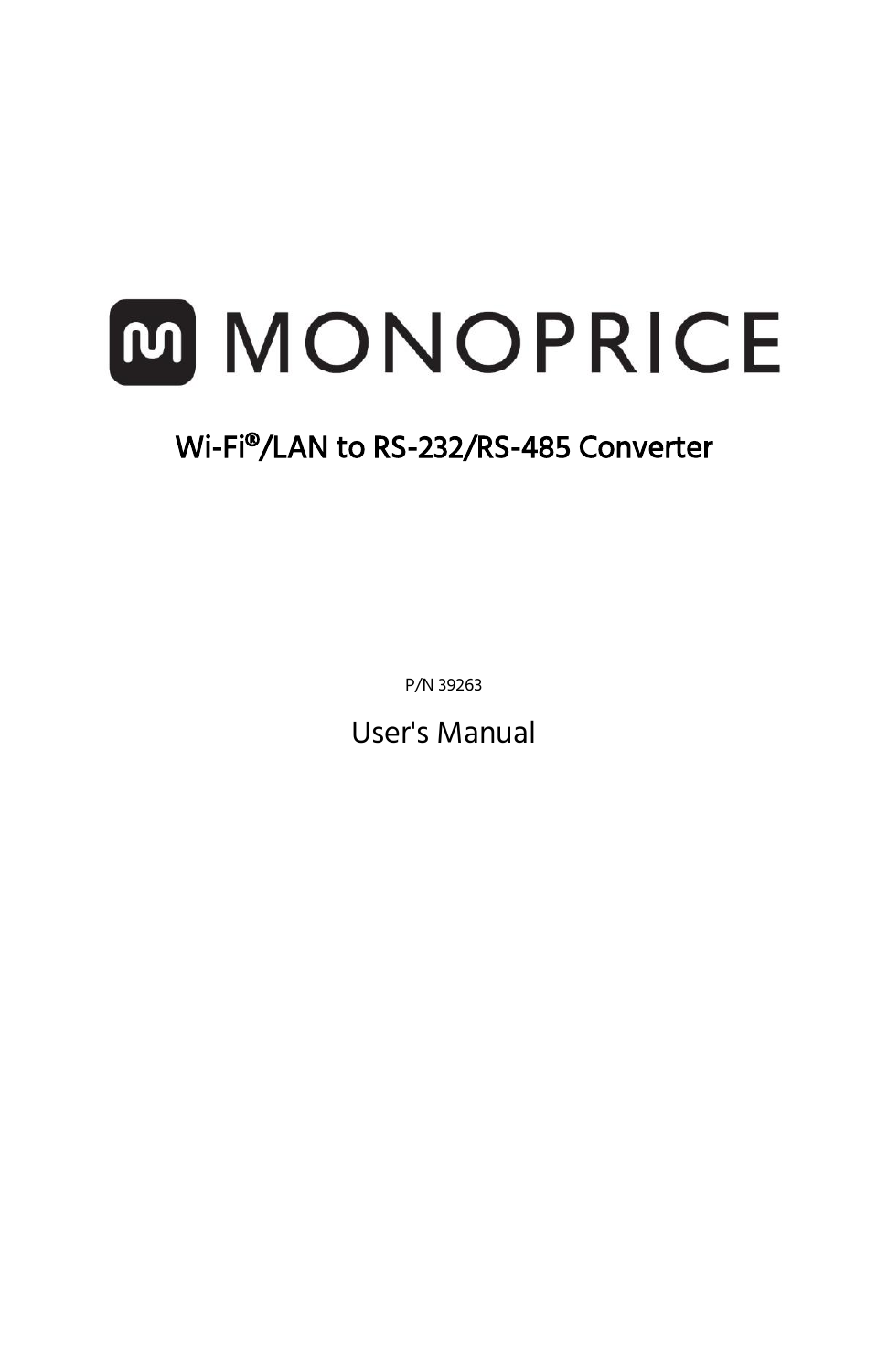# SAFETY WARNINGS AND GUIDELINES

Please read this entire manual before using this device, paying extra attention to these safety warnings and guidelines. Please keep this manual in a safe place for future reference.

- This device is intended for indoor use only.
- Do not expose this device to water or moisture of any kind. Do not place drinks or other containers with moisture on or near the device. If moisture does get in or on the device, immediately unplug it from the power outlet and allow it to fully dry before reapplying power.
- Do not touch the device, the power cord, or any other connected cables with wet hands.
- Do not expose this device to excessively high temperatures. Do not place it in, on, or near a heat source, such as a fireplace, stove, radiator, etc. Do not leave it in direct sunlight.
- Prior to operation, check the unit and power cord for physical damage. Do not use if physical damage has occurred.
- Before plugging the unit into a power outlet, ensure that the outlet provides the same type and level of power required by the device.
- Unplug this device from the power source when not in use.
- Take care to prevent damage to the power cord. Do not allow it to become crimped, pinched, walked on, or become tangled with other cords. Ensure that the power cord does not present a tripping hazard.
- Never unplug the unit by pulling on the power cord. Always grasp the connector head or adapter body.
- Clean using a soft, dry cloth only. Do not use chemical cleaners, solvents, or detergents. For stubborn deposits, moisten the cloth with warm water.
- This device has no user serviceable parts. Do not attempt to open, service, or modify this device.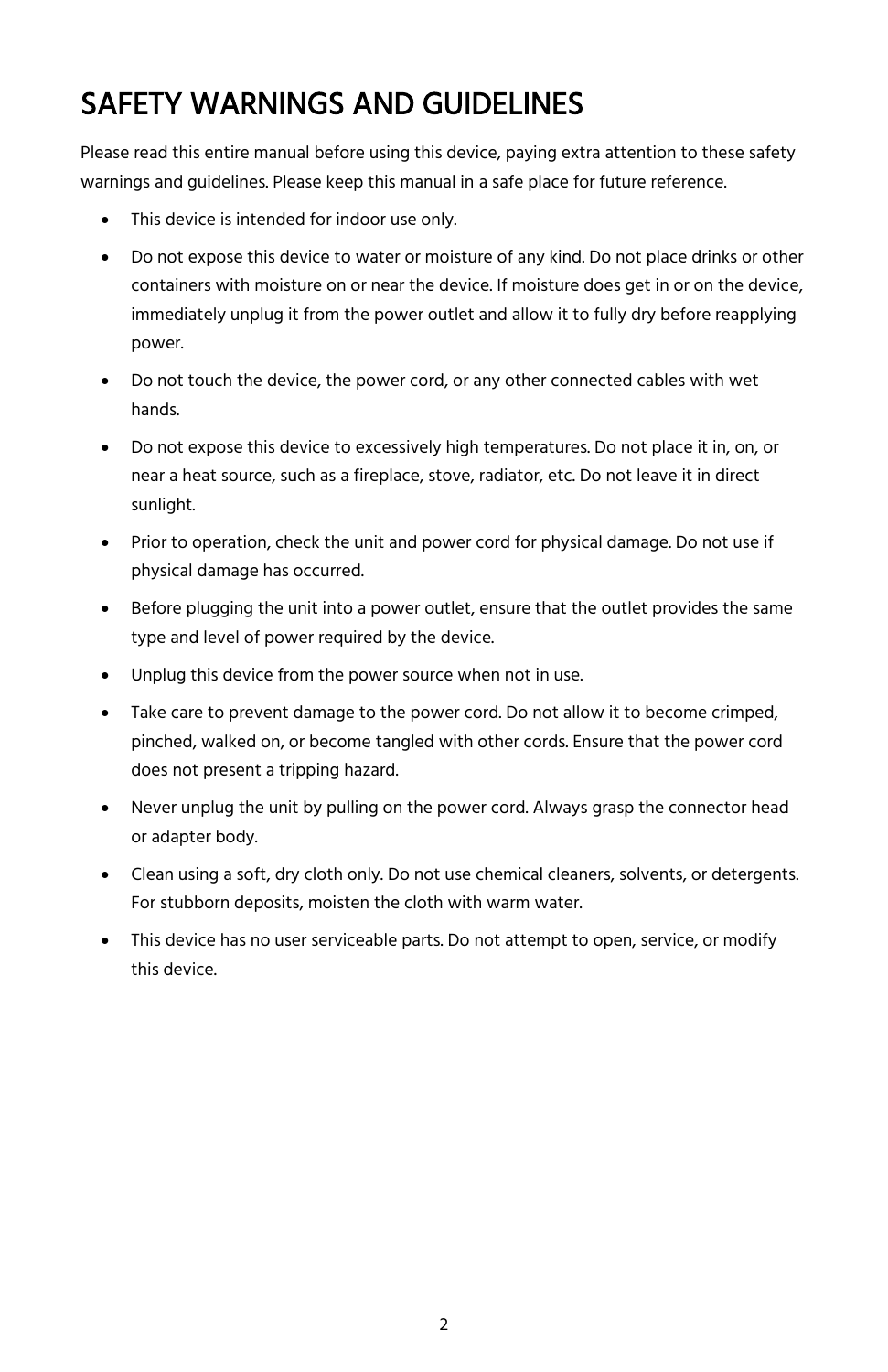# INTRODUCTION

This Wi-Fi®/LAN to RS-232/RS-485 Converter allows for remote access, configuration, and the ability to control any RS-232 or RS-485 serial device over a wired Ethernet or Wi-Fi network connection. It supports the WEP, WPA-PSK, WPA2-PSK, and WAPI security protocols, as well as the WEP64, WEP128, TKIP, and AES encryption standards. It has extremely low latency and is suitable for use in a battery powered system.

# FEATURES

- Can connect to an existing wired Ethernet or wireless Wi-Fi® network
- Can control any RS-232 or RS-485 device
- Supports the WEP, WPA-PSK, WPA2-PSK, and WAPI security protocols
- Supports the WEP64, WEP128, TKIP, and AES encryption standards
- Can be configured as a Wi-Fi router or access point

## CUSTOMER SERVICE

The Monoprice Customer Service department is dedicated to ensuring that your ordering, purchasing, and delivery experience is second to none. If you have any problem with your order, please give us an opportunity to make it right. You can contact a Monoprice Customer Service representative through the Live Chat link on our website www.monoprice.com or via email at support@monoprice.com. Check the website for support times and links.

# PACKAGE CONTENTS

Please take an inventory of the package contents to ensure you have all the items listed below. If anything is missing or damaged, please contact Monoprice Customer Service for a replacement.

1x Wi-Fi®/LAN to RS-232/RS-485 converter 1x Wi-Fi antenna 1x 9-pin RS-232 cable 1x Cat5e Ethernet cable 1x AC power adapter (5 VDC, 1A) 1x User's manual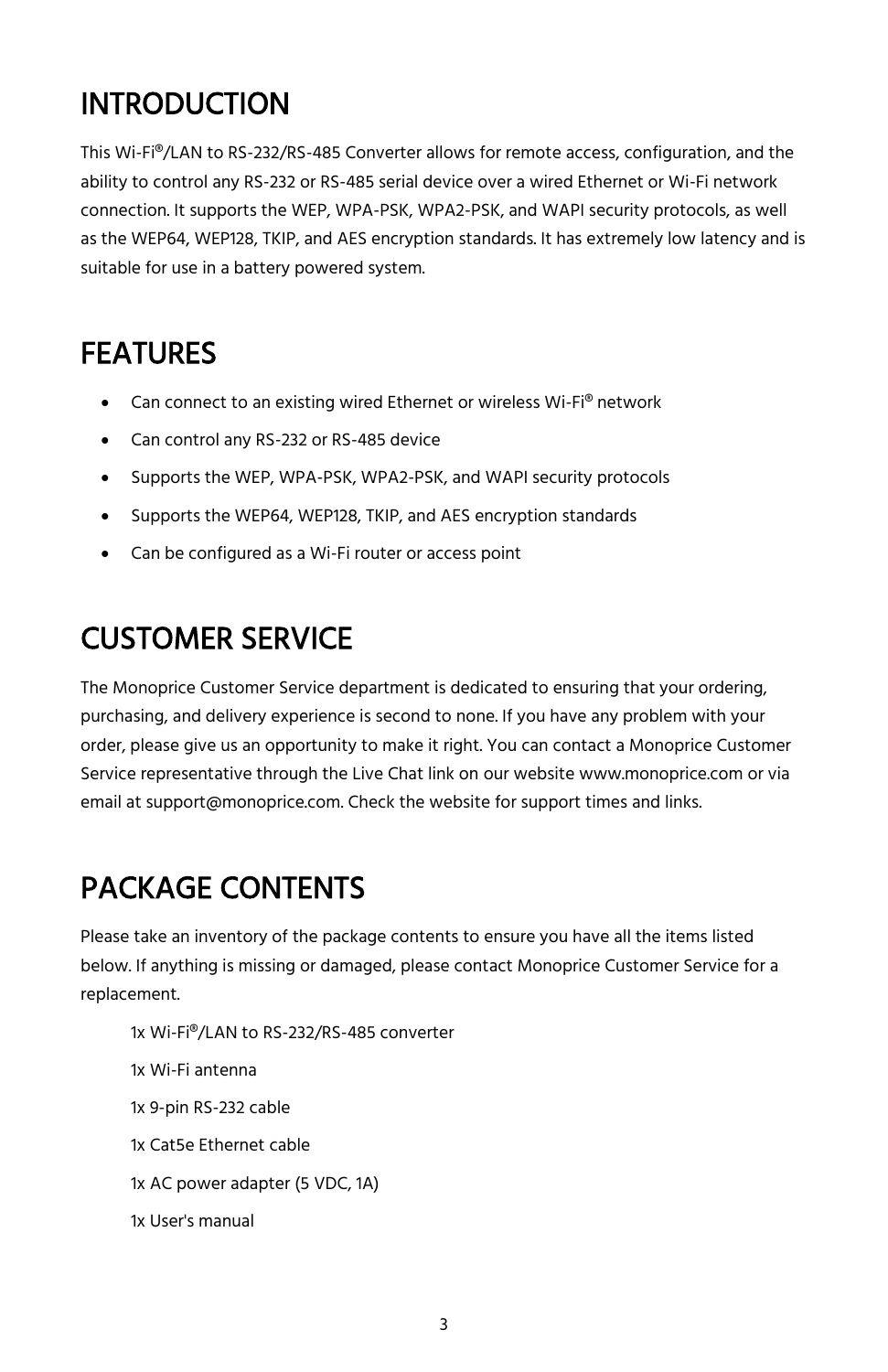# PRODUCT OVERVIEW



- 1. RS-232: 9-pin DB-9 connector for connecting the included RS-232 cable to the RS-232 or RS-485 device.
- 2. Power: DC barrel connector for connecting the included AC power adapter.
- 3. Antenna: SMA connector for attaching the included antenna.
- 4. Reset: Press and hold the button for about 10 seconds to reset the device to its factory default settings.
- 5. **WAN:** RJ45 jack for connecting to a broadband modem.
- 6. LAN: RJ45 jack for connecting to an Ethernet router or switch.
- 7. Wi-Fi Status: The LED flashes green when the converter is connected to a Wi-Fi® network and is off when there is no connection.

| Pin #          | <b>Function</b> | Input/Output | Description          |
|----------------|-----------------|--------------|----------------------|
| 1              | N/A             | N/A          | N/A                  |
| $\overline{2}$ | <b>RxD</b>      | Input        | Data receiving input |
| 3              | <b>TxD</b>      | Output       | Data sending output  |
| $\overline{4}$ | N/A             | N/A          | N/A                  |
| 5              | <b>GND</b>      | <b>Input</b> | Ground               |
| 6              | N/A             | N/A          | N/A                  |
| 7              | N/A             | N/A          | N/A                  |
| 8              | N/A             | N/A          | N/A                  |
| 9              | N/A             | N/A          | N/A                  |

### RS-232 PINOUT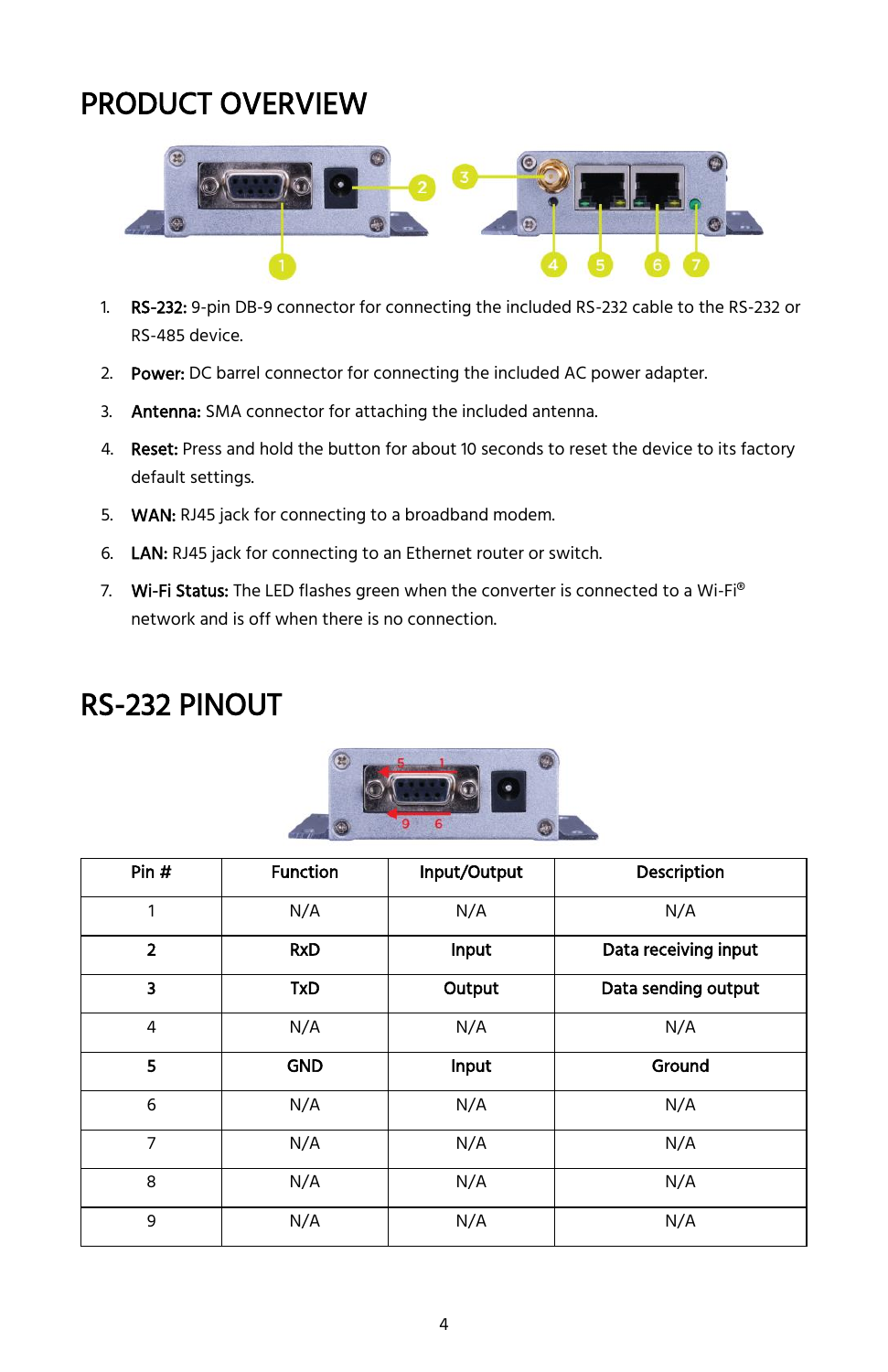# RJ45 PINOUT





| Pin #          | <b>Function</b> | Input/Output | <b>Description</b> |
|----------------|-----------------|--------------|--------------------|
|                |                 |              |                    |
| 1              | $TX+$           | Output       | Transmit Data +    |
| $\overline{2}$ | TX-             | Output       | Transmit Data -    |
| 3              | $RX+$           | Input        | Receive Data +     |
| 4              | N/A             | N/A          | N/A                |
| 5              | N/A             | N/A          | N/A                |
| 6              | RX-             | Input        | Receive Data -     |
| 7              | N/A             | N/A          | N/A                |
| 8              | N/A             | N/A          | N/A                |

# SAMPLE CONNECTION DIAGRAM

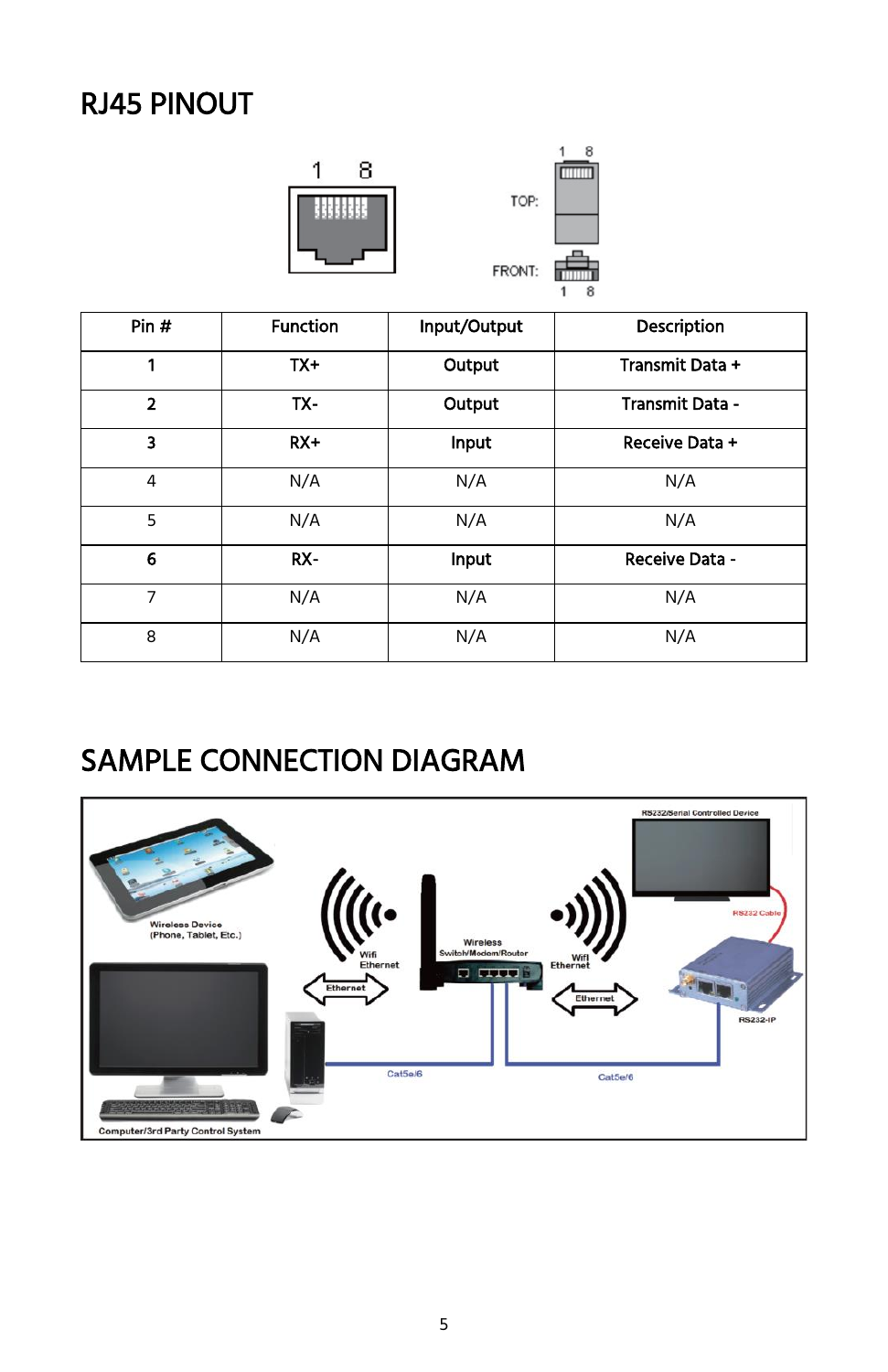# INSTALLATION

Perform the following steps to connect the converter to your network and your RS-232/RS-485 device.

- 1. Place the Converter near the device you want to control.
- 2. Using the included 9-pin RS-232 cable, plug one end into the RS-232 port on your device, then plug the other end into the RS-232 port on the Converter.
- 3. If you intend to use a wired connection to the Converter, plug one end of the included Ethernet cable into the LAN port on the Converter, then plug the other end into an available LAN port on your router.

Alternatively, if you intend to use a Wi-Fi® connection to the Converter, attach the included Wi-Fi antenna to the **Antenna** connector on the Converter.

- 4. Plug one end of the included AC power adapter into the Power connector on the Converter, then plug the adapter into a nearby AC power outlet.
- 5. Depending on whether you are using a wired or wireless connection, perform the steps in one of the following sections to connect to the Converter using your web browser.

#### Wired

- 1. Open a web browser and connect to your router using the instructions found in your router's user's manual.
- 2. In the router's user interface, check the DHCP client to determine the IP address of the Converter.
- 3. Enter the IP address into the address bar on your browser and hit ENTER to access the Converter's Web GUI Login screen.

#### **Wireless**

1. Create a wireless connection to the converter using the following Wi-Fi® settings:

#### SSID: HLINK Password: 12345678

2. Once you are connected, open a web browser, type 192.168.16.254 into the address bar, and hit **ENTER** to access the Converter's Web GUI Login screen.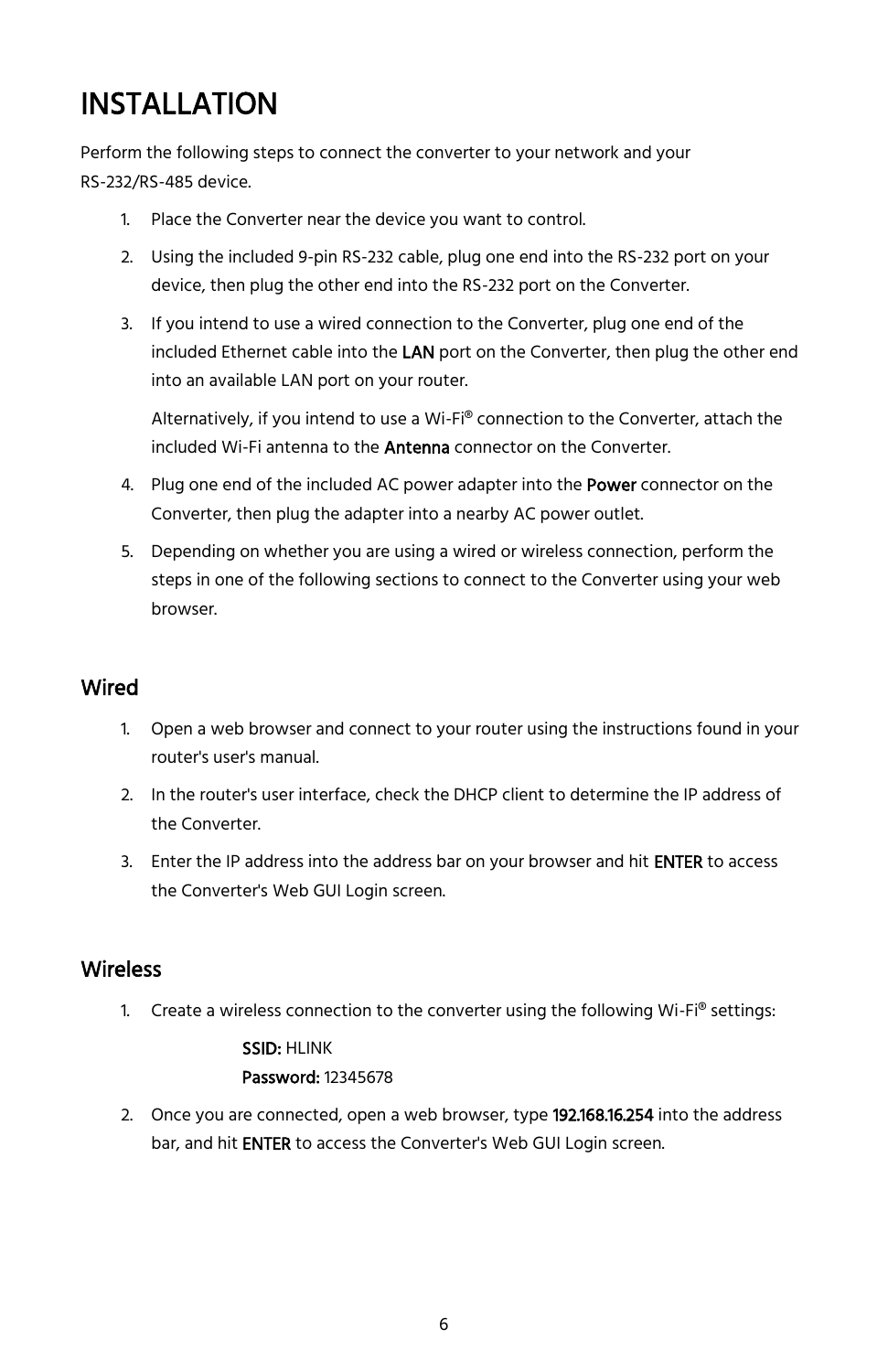# WEB GUI

#### Login

Enter the Username and Password into the fields on the dialog, then click the Sign In button to continue. The default Username and Password are:

> Username: admin Password: admin

| Sign in               |                                             |
|-----------------------|---------------------------------------------|
| http://192.168. XX.XX | Your connection to this site is not private |
|                       |                                             |
| <b>Username</b>       | admin                                       |
| Password              |                                             |
|                       | Sign in<br>Cancel                           |

#### Serial2Net Settings

Click HLK-RM04 > Serial2Net Settings to get this screen, which allows you to change the Wi-Fi® connection and login parameters.

| <b>UART-WIFI-ETH</b>                                  |                      | <b>WIRELESS-N ROUTER IEEE 802.11N</b> |
|-------------------------------------------------------|----------------------|---------------------------------------|
| 简体中文<br>English                                       |                      | <b>HLK-RM04 Serial2Net Settings</b>   |
| HLK-RM04<br>w<br><b>Serial2Net Settings</b>           | NetMode:             | <b>Default</b><br>▼                   |
| <b>Advance Settings</b><br>Serial2Net UART 2 Settings | <b>WAN</b>           |                                       |
| Administration<br>$\mathbf{a}$                        | IP Type:             | DHCP <b>v</b>                         |
|                                                       | <b>WiFi</b>          |                                       |
|                                                       | SSID:                | <b>HLINK</b>                          |
|                                                       | <b>Encrypt Type:</b> | WPA/WPA2 AES ▼                        |
|                                                       | Password:            | 12345678                              |
|                                                       | <b>IP Address:</b>   | 192.168.16.254                        |
|                                                       | Subnet Mask:         | 255.255.255.0                         |

You can change the NetMode setting, but we recommend leaving it at Default.

| NetMode:   | Default                           |
|------------|-----------------------------------|
|            | <b>Default</b>                    |
| <b>WAN</b> | ETH-SERIAL<br>WIFI(CLIENT)-SERIAL |
| IP Type:   | WIFI(AP)-SERIAL                   |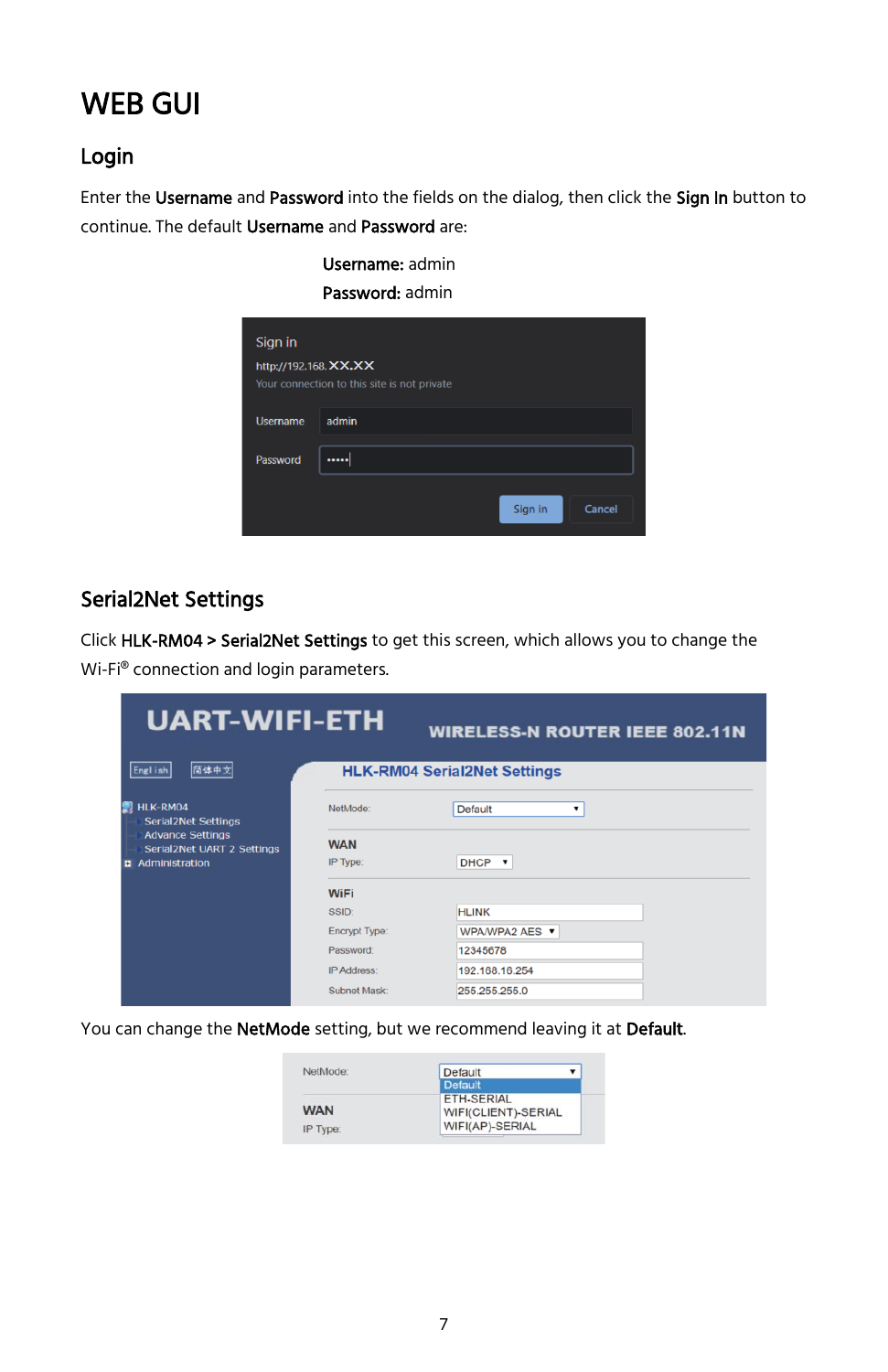#### System Settings

Click HLK-RM04 > Serial2Net UART 2 Settings to get this screen, which allows you to change many network connection settings. The parameters in the **Current** column reflect the current settings, while those in the Updated column are the new settings. Make changes, as desired, then click the **Apply** button to save your changes.

| 所体中文<br>English                                       |                                 | <b>HLK-RM04 Serial2Net Settings: UART 2</b> |                      |                               |
|-------------------------------------------------------|---------------------------------|---------------------------------------------|----------------------|-------------------------------|
| <b>ED HLK RM04</b><br><b>Serial2Net Settings</b>      |                                 | Current                                     | Updated              |                               |
| <b>Advance Settings</b>                               | Serial Configure:               | 57600.8.n.1                                 | 57600.8.n.1          |                               |
| Serial2Net UART 2 Settings<br><b>n</b> Administration | Serial Framing<br>Lenth:        | 64                                          | 64                   |                               |
|                                                       | Serial Framing<br>Timeout:      | 10 milliseconds                             | 10<br>timeout)       | milliseconds (< 256, 0 for no |
|                                                       | Network Mode:                   | 0(0:None.1:Server.2:Client)                 | None <b>v</b>        |                               |
|                                                       | Remote Server<br>Domain/IP:     | 192.168.1.245                               | 192 168 1 245        |                               |
|                                                       | Locale/Remote Port<br>Number:   | 8081                                        | 8081                 |                               |
|                                                       | Network Protocol:               | 1(0 None.1.TCP.2 UDP)                       | TCP v                |                               |
|                                                       | Network Timeout                 | 0 seconds                                   | $\alpha$<br>timeout) | seconds (< 256, 0 for no      |
|                                                       | TCP AUTO<br><b>CONNECT:</b>     |                                             | Enable <b>v</b>      |                               |
|                                                       | <b>TCP Client Auto</b><br>Check |                                             | Enable <b>v</b>      |                               |
|                                                       | Client Locale Port              | $\Omega$                                    | 10                   |                               |

Following are details about the entries.

- Serial Configure: Sets the serial communications parameters. The values are Baud Rate, Data Bits, Parity, and Stop Bits, separated by commas.
- Serial Framing Length: Sets the Serial Framing Length, which is 64 by default and usually remains unchanged.
- Serial Framing Timeout: Sets the amount of time (in milliseconds) for the Serial Framing Timeout, which is 10 by default and usually remains unchanged.
- Network Mode: Select Client, Server, or None.
- Remote Server Domain/IP: Sets the IP address of the Remote Server Domain. This can only be changed if the Network Mode is Client.
- **Locale/Remote Port Number:** Sets the port number. This can only be changed if the Network Mode is Client or Server. When Network Mode is set to Client, this specifies the port number of the remote server. When Network Mode is set to Server, this specifies the local port number.
- **Network Protocol:** Select TCP, UDP, or None. For most configurations, set it to TCP.
- Network Timeout: Sets the amount of time (in seconds) of no data transmission before the server disconnects. Set it to 0 to never disconnect.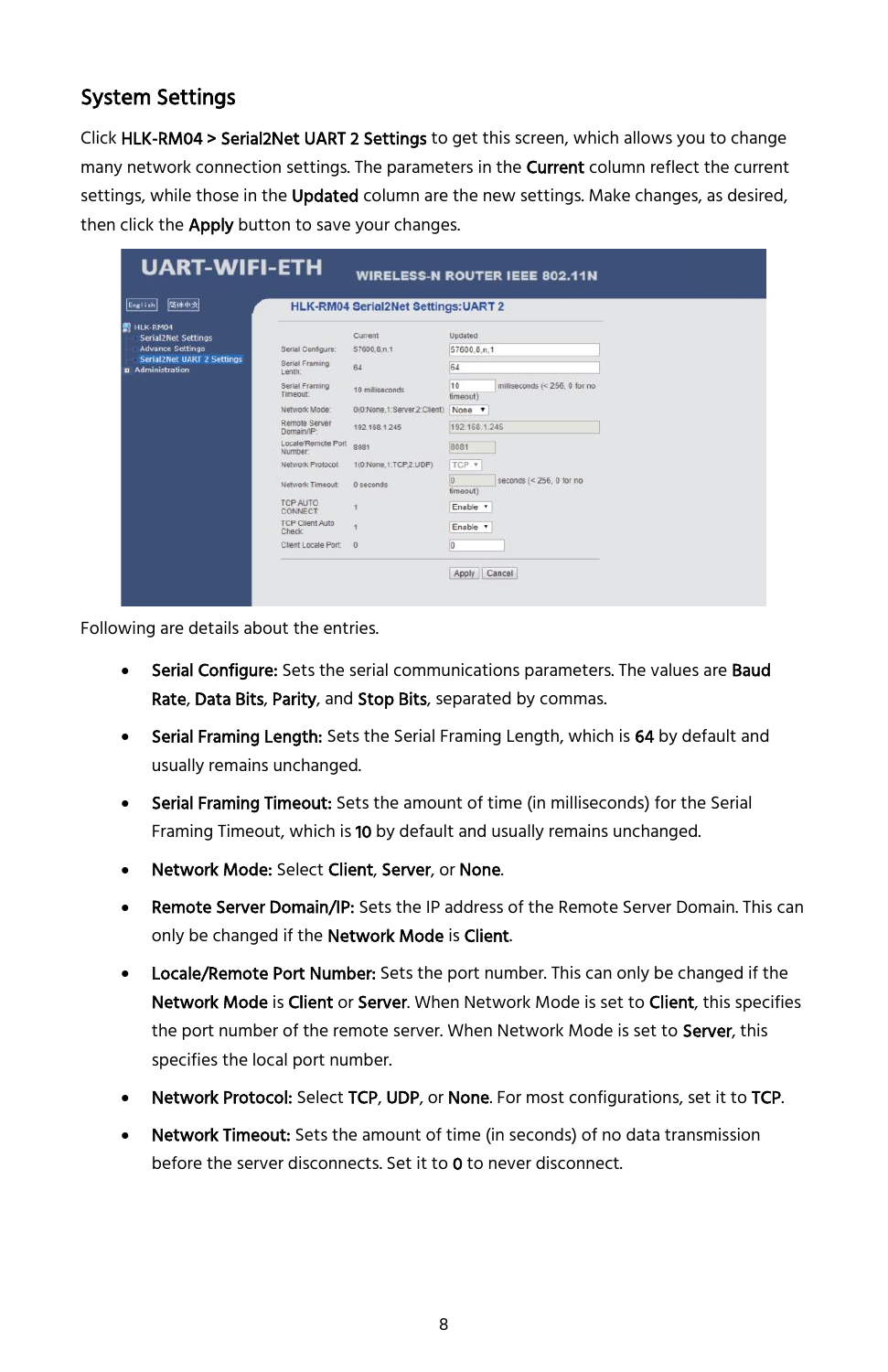#### System Management

Click Administration > Management to get this screen, which allows you to set the UI Language and the login parameters (Username/Account and Password). The default Account (Username) and Password are both admin (case sensitive). Click the Reboot button to save and reload your new settings.

| <b>UART-WIFI-ETH</b>                                                                                                  |                                                            | <b>WIRELESS-N ROUTER IEEE 802.11N</b> |  |  |  |  |
|-----------------------------------------------------------------------------------------------------------------------|------------------------------------------------------------|---------------------------------------|--|--|--|--|
| 简体中文<br>English<br>HLK-RM04<br><b>Serial2Net Settings</b>                                                             | <b>System Management</b>                                   |                                       |  |  |  |  |
|                                                                                                                       | You may configure administrator account and password here. |                                       |  |  |  |  |
| <b>Advance Settings</b>                                                                                               | <b>Language Settings</b>                                   |                                       |  |  |  |  |
| <b>Serial2Net UART 2 Settings</b><br>$\blacksquare$ Administration<br><b>Management</b><br><b>Settings Management</b> | Select Language                                            | English<br>۰                          |  |  |  |  |
|                                                                                                                       |                                                            | Cancel<br>Apply                       |  |  |  |  |
| <b>Upload Firmware</b><br><b>Status</b>                                                                               | <b>Adminstrator Settings</b>                               |                                       |  |  |  |  |
| <b>Station List</b>                                                                                                   | Account                                                    | admin                                 |  |  |  |  |
| <b>Link Status</b>                                                                                                    | Password                                                   |                                       |  |  |  |  |
|                                                                                                                       |                                                            | Cancel<br>Apply                       |  |  |  |  |
|                                                                                                                       | <b>System Reboot</b>                                       |                                       |  |  |  |  |
|                                                                                                                       | <b>System Reboot Button</b>                                | Reboot                                |  |  |  |  |
|                                                                                                                       |                                                            |                                       |  |  |  |  |

#### Settings Management

Once you have the Converter configured as you want, it is a good idea to save the settings to a file on your computer. This allows you to maintain several different sets of settings and to reload your settings in the event that they are changed from what you want. Click

Administration > Settings Management to get the following screen, which allows you to save and load settings or to reset all settings to their factory default values.

| <b>UART-WIFI-ETH</b>                                                             | <b>WIRELESS-N ROUTER IEEE 802.11N</b>                                                                                                              |  |  |  |  |
|----------------------------------------------------------------------------------|----------------------------------------------------------------------------------------------------------------------------------------------------|--|--|--|--|
| 简体中文<br>English                                                                  | <b>Settings Management</b>                                                                                                                         |  |  |  |  |
| HLK-RM04<br><b>Serial2Net Settings</b><br><b>Advance Settings</b>                | You might save system settings by exporting them to a configuration file, restore them<br>by importing the file, or reset them to factory default. |  |  |  |  |
| Serial2Net UART 2 Settings                                                       | <b>Export Settings</b>                                                                                                                             |  |  |  |  |
| $\blacksquare$ Administration<br><b>Management</b><br><b>Settings Management</b> | <b>Export Button</b><br>Export                                                                                                                     |  |  |  |  |
|                                                                                  |                                                                                                                                                    |  |  |  |  |
| <b>Upload Firmware</b><br><b>Status</b><br><b>Station List</b>                   | <b>Import Settings</b>                                                                                                                             |  |  |  |  |
| <b>Link Status</b>                                                               | 選擇檔案<br>未選擇任何檔案<br>Settings file location                                                                                                          |  |  |  |  |
|                                                                                  | Cancel<br>Import                                                                                                                                   |  |  |  |  |
|                                                                                  |                                                                                                                                                    |  |  |  |  |
|                                                                                  | <b>Load Factory Defaults</b>                                                                                                                       |  |  |  |  |
|                                                                                  | Load Default Button<br><b>Load Default</b>                                                                                                         |  |  |  |  |
|                                                                                  |                                                                                                                                                    |  |  |  |  |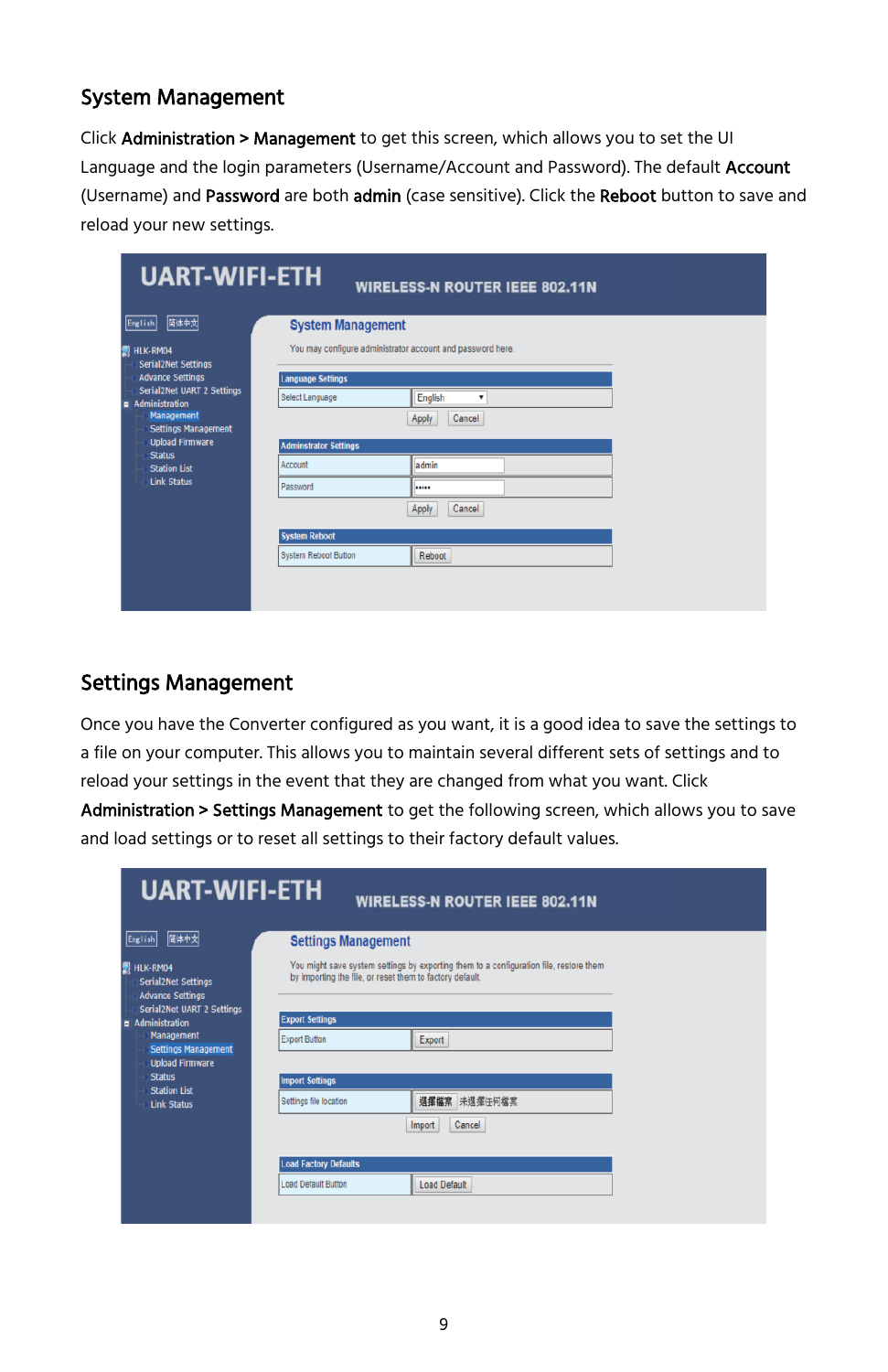#### Home Page

Click the UART-WIFI-ETH label in the upper left corner of the screen to get the Home Page, as shown below.

| <b>UART-WIFI-ETH</b>                                                                                                                                                      | <b>WIRELESS-N ROUTER IEEE 802.11N</b>                                    |
|---------------------------------------------------------------------------------------------------------------------------------------------------------------------------|--------------------------------------------------------------------------|
| 联体中文<br>简体中文<br>English<br>HLK-RM04                                                                                                                                       | <b>Language Settings</b><br>-Select Language                             |
| Wizard<br><b>Operation Mode</b><br><b>Internet Settings</b><br>$\mathbf{a}$<br><b>Wireless Settings</b><br>$\blacksquare$<br><b>D</b> Firewall<br><b>n</b> Administration | English<br>Apply<br>۰<br><b>Status</b><br><b>Statistic</b><br>Management |
|                                                                                                                                                                           |                                                                          |

#### AP Configuration

Perform the following steps to configure the Converter to operate as a wireless Access Point (AP).

1. From the Home Page, click HLK-RM04 > Operation Mode to get the following screen.



2. Click the radio button next to the AP Client label, then click the Apply button.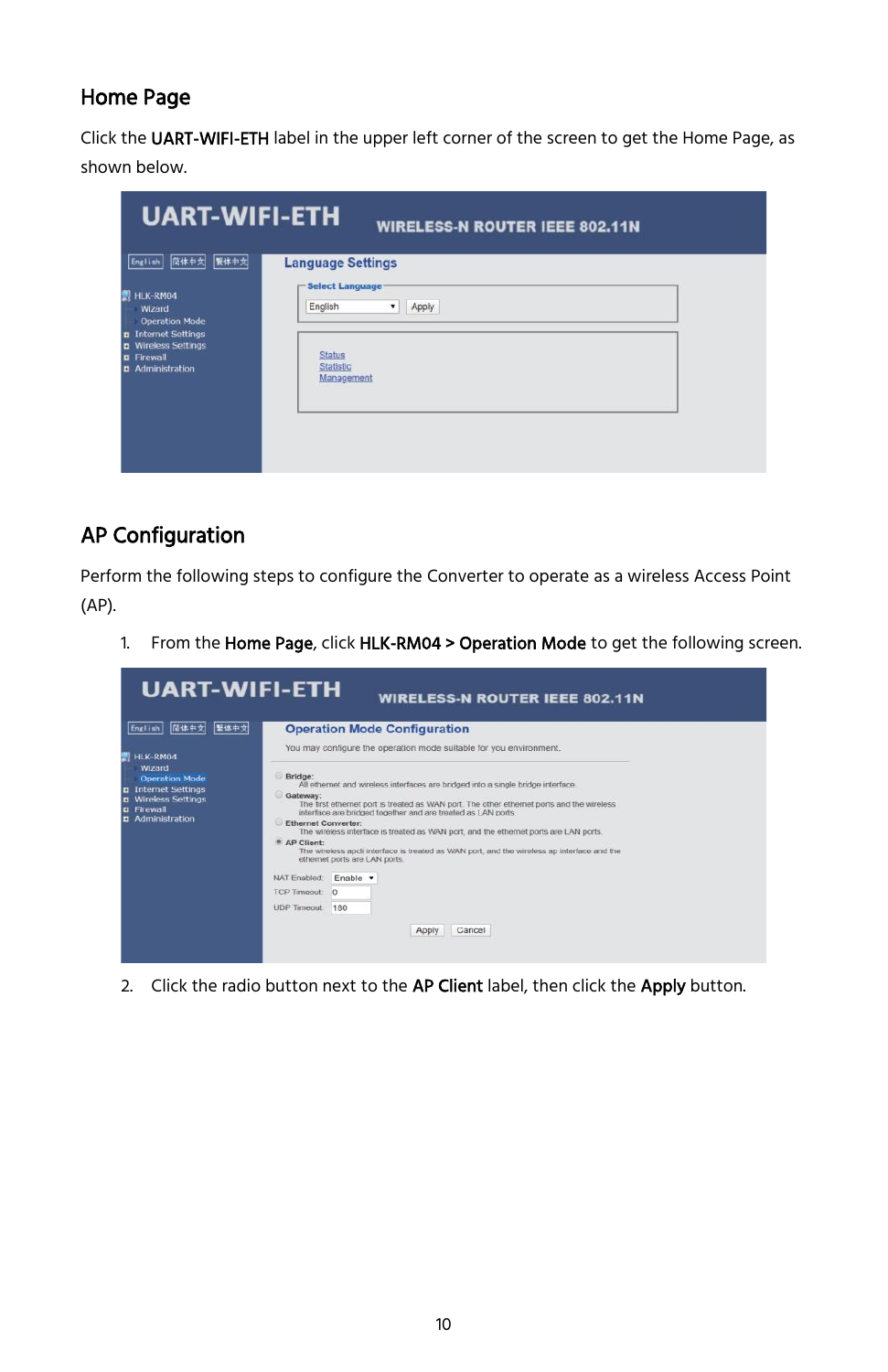3. Click Wireless Settings > AP Client, enter your preferred AP Client parameters, then click the **Apply** button to save your changes.

| <b>UART-WIFI-ETH</b>                      |                               |                                                |                               | <b>WIRELESS-N ROUTER IEEE 802.11N</b> |                       |              |             |    |  |  |
|-------------------------------------------|-------------------------------|------------------------------------------------|-------------------------------|---------------------------------------|-----------------------|--------------|-------------|----|--|--|
| 繁体中文<br>简体中文<br>English                   | <b>AP Client Feature</b>      |                                                |                               |                                       |                       |              |             |    |  |  |
|                                           |                               | You could configure AP Client parameters here. |                               |                                       |                       |              |             |    |  |  |
| HLK-RM04<br>Wizard                        |                               |                                                |                               |                                       |                       |              |             |    |  |  |
| <b>Operation Mode</b>                     | <b>AP Client Parameters</b>   |                                                |                               |                                       |                       |              |             |    |  |  |
| <b>n</b> Internet Settings                | <b>SSID</b>                   | mansion6                                       |                               |                                       |                       |              |             |    |  |  |
| Wireless Settings<br><b>Basic</b>         | <b>MAC Address (Optional)</b> | d8:fe:e3:82:56:a0                              |                               |                                       |                       |              |             |    |  |  |
| <b>Advanced</b><br>Security<br><b>WDS</b> | <b>Security Mode</b>          | WPA2PSK v                                      |                               |                                       |                       |              |             |    |  |  |
|                                           | <b>Encryption Type</b>        | TKIP v                                         |                               |                                       |                       |              |             |    |  |  |
| <b>WPS</b>                                | Pass Phrase                   | 09417160                                       |                               |                                       |                       |              |             |    |  |  |
| <b>AP Client</b><br><b>Station List</b>   |                               |                                                |                               |                                       |                       |              |             |    |  |  |
| <b>Statistics</b>                         |                               | Apply                                          | Cancel                        | <b>SCAN</b>                           |                       |              |             |    |  |  |
| <b>D</b> Firewall                         | <b>Site Survey</b>            |                                                |                               |                                       |                       |              |             |    |  |  |
| <b>El</b> Administration                  | SSID<br>Ch                    |                                                | <b>BSSID</b>                  | Security                              | Signal(%) W-Moe ExtCh |              |             | NT |  |  |
|                                           | TzuChi 1102                   |                                                | f0:07:86:20:ec:f6             | WPA2PSK/AES                           | 10                    | 11b/a        | <b>NONE</b> | In |  |  |
|                                           | xd device                     |                                                | 38 ff: 36 67:94:19            | WPA2PSK/TKIPAES                       | 5                     | 11b/g/n NONE |             | In |  |  |
|                                           | TzuChi 1006                   |                                                | f0:07:86:20:ec:ae WPA2PSK/AES |                                       | 20                    | 11b/q        | NONE        | In |  |  |
|                                           | I-Tzuchi<br>4                 |                                                | 74:3e:2b:21:90:38 NONE        |                                       | 15                    | 11b/g/n NONE |             | In |  |  |
|                                           | xd BYOD                       |                                                |                               | 74:3e:2b:61:90:38 WPA2PSK/TKIPAES     | 24                    | 11b/g/n NONE |             | In |  |  |
|                                           | xd EKG<br>4                   |                                                | 74:3e:2b:a1:90:38 WPA2PSK/AES |                                       | 10                    | 11b/g/n NONE |             | In |  |  |
|                                           | xd device                     |                                                |                               | 74:3e:2b:61:90:39 WPA2PSK/TKIPAES     | 10                    | 11b/g/n NONE |             | In |  |  |

# **SPECIFICATIONS**

| Model                                | 39263                                     |
|--------------------------------------|-------------------------------------------|
| Network Standards                    | IEEE 802.1b/g/n, IEEE 802.3               |
| <b>Wireless Transmission Rate</b>    | Up to 150Mbps                             |
| <b>Wireless Security Protocols</b>   | WEP, WPA-PSK, WPA2-PSK, WAPI              |
| <b>Wireless Encryption Standards</b> | WEP64, WEP128, TKIP, AES                  |
| Wi-Fi <sup>®</sup> Operating Modes   | Client, Router, Access Point              |
| Wireless Frequency Range             | $2.4 \sim 2.483$ GHz                      |
| <b>Emission Power</b>                | 12-15 dBm                                 |
| <b>Frequency Bandwidth</b>           | 20MHz, 40MHz, automatic                   |
| <b>WDS Function</b>                  | Supports WDS wireless bridge connection   |
| Number of TCP Connections            | More than 20                              |
| Serial Baud Rate                     | $1200 \sim 500000$ bps                    |
| Antenna Type                         | External 6dB                              |
| <b>Operating Temperature</b>         | $-4 \sim +158$ °F (-20 ~ +70°C)           |
| <b>Operating Humidity</b>            | 10 $\sim$ 90% RH, noncondensing           |
| Storage Temperature                  | $-40 \sim +176$ °F (-40 ~ +80°C)          |
| <b>Storage Humidity</b>              | $5 \sim 90\%$ RH, noncondensing           |
| Dimensions                           | $1.1"$ x $1.6"$ x $0.4"$ (29 x 40 x 9 mm) |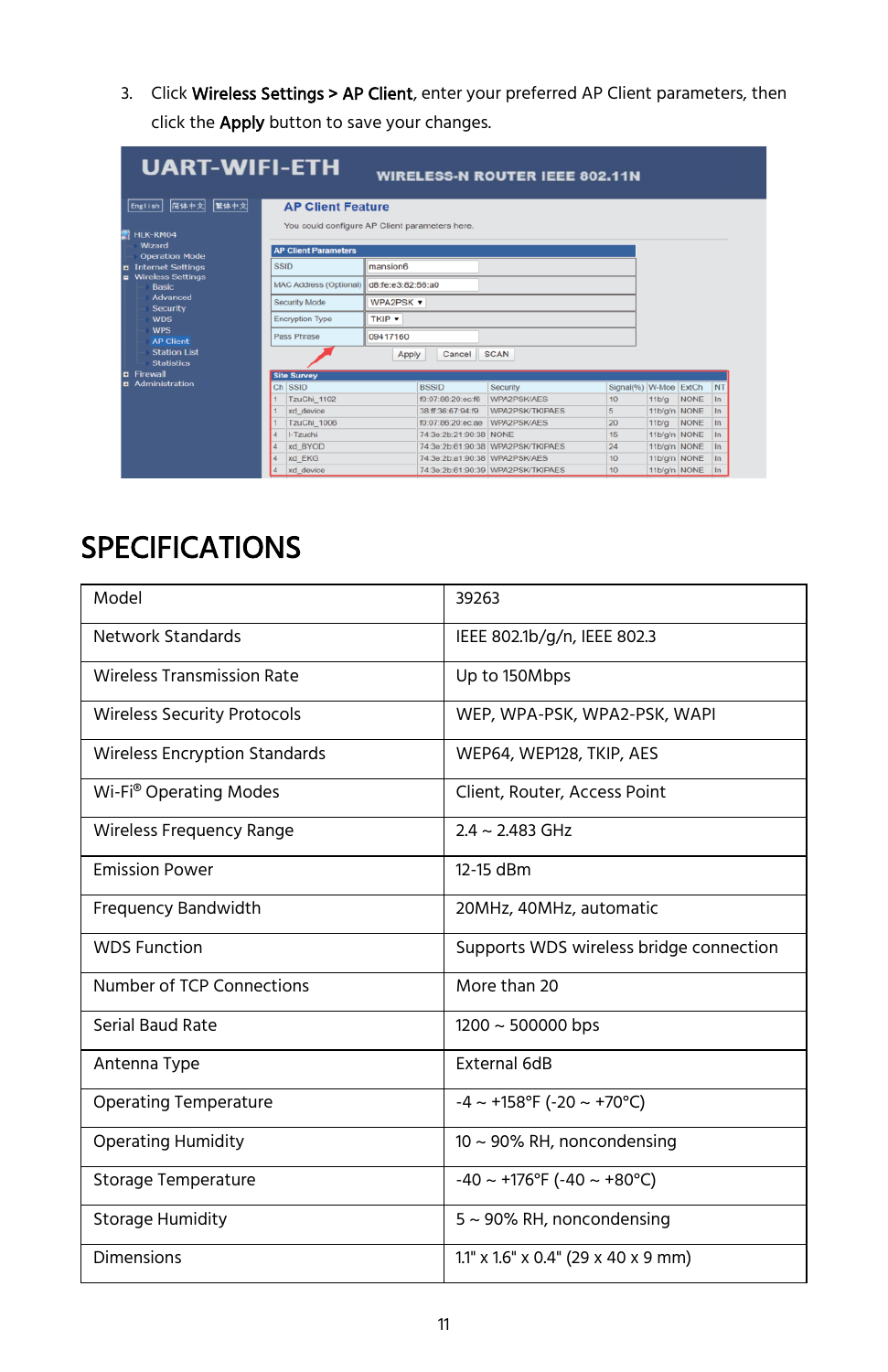# TECHNICAL SUPPORT

Monoprice is pleased to provide free, live, online technical support to assist you with any questions you may have about installation, setup, troubleshooting, or product recommendations. If you ever need assistance with your new product, please come online to talk to one of our friendly and knowledgeable Tech Support Associates. Technical support is available through the online chat button on our website www.monoprice.com or through email by sending a message to **tech@monoprice.com**. Check the website for support times and links.

## REGULATORY COMPLIANCE

#### Notice for FCC



This device complies with Part 15 of the FCC rules. Operation is subject to the following two conditions: (1) this device may not cause harmful interference, and (2) this device must accept any interference received, including interference that may cause undesired operation.

Modifying the equipment without Monoprice's authorization may result in the equipment no longer complying with FCC requirements for Class B digital devices. In that event, your right to use the equipment may be limited by FCC regulations, and you may be required to correct any interference to radio or television communications at your own expense.

This equipment has been tested and found to comply with the limits for a Class B digital device, pursuant to Part 15 of the FCC Rules. These limits are designed to provide reasonable protection against harmful interference in a residential installation. This equipment generates, uses and can radiate radio frequency energy and, if not installed and used in accordance with the instructions, may cause harmful interference to radio communications. However, there is no guarantee that interference will not occur in a particular installation. If this equipment does cause harmful interference to radio or television reception, which can be determined by turning the equipment off and on, the user is encouraged to try to correct the interference by one or more of the following measures:

- Reorient or relocate the receiving antenna.
- Increase the separation between the equipment and receiver.
- Connect the equipment into an outlet on a circuit different from that to which the receiver is connected.
- Consult the dealer or an experienced radio/TV technician for help.